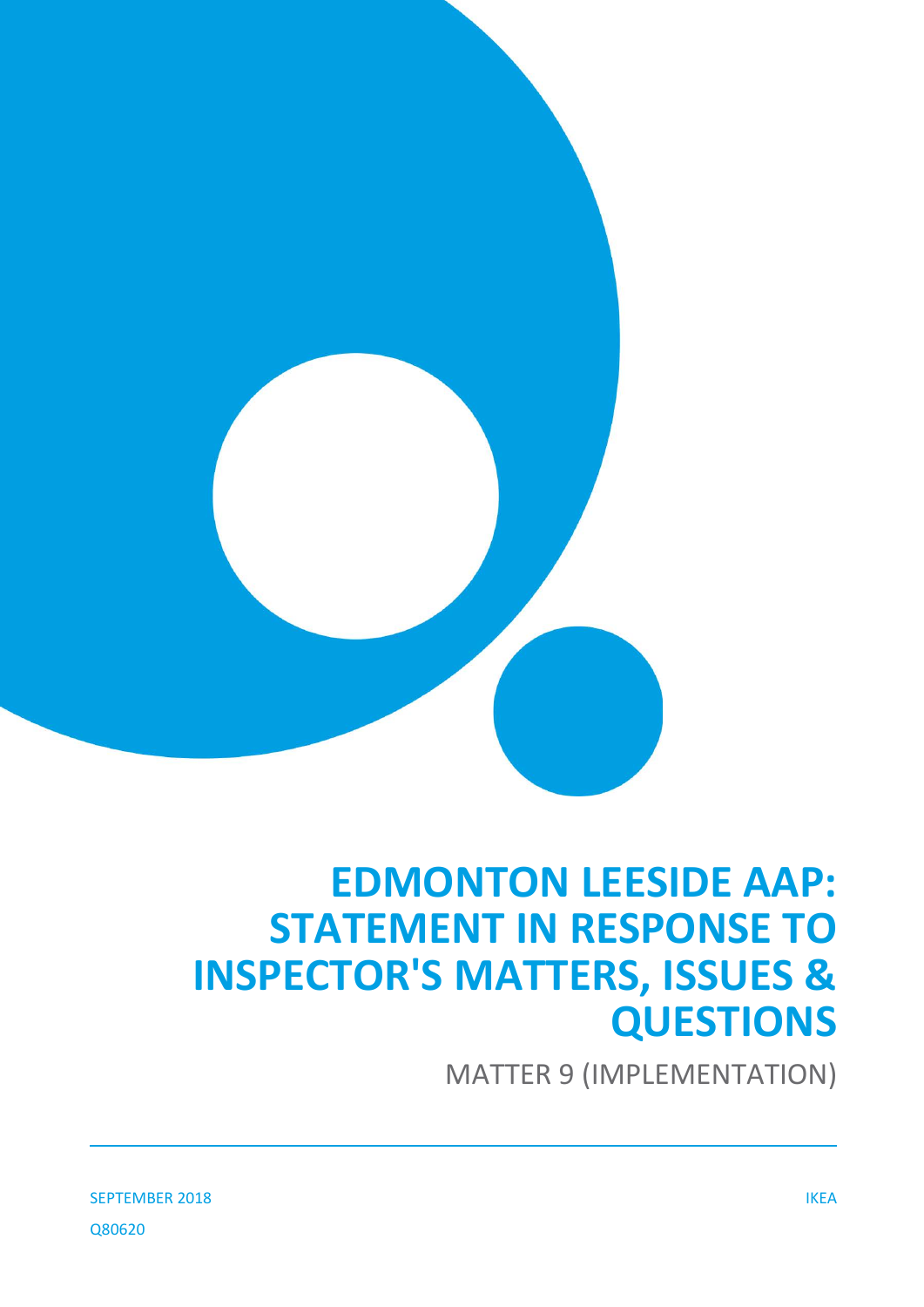### **Contents**

| <b>Introduction</b>       |  |
|---------------------------|--|
| Matter 9 - Implementation |  |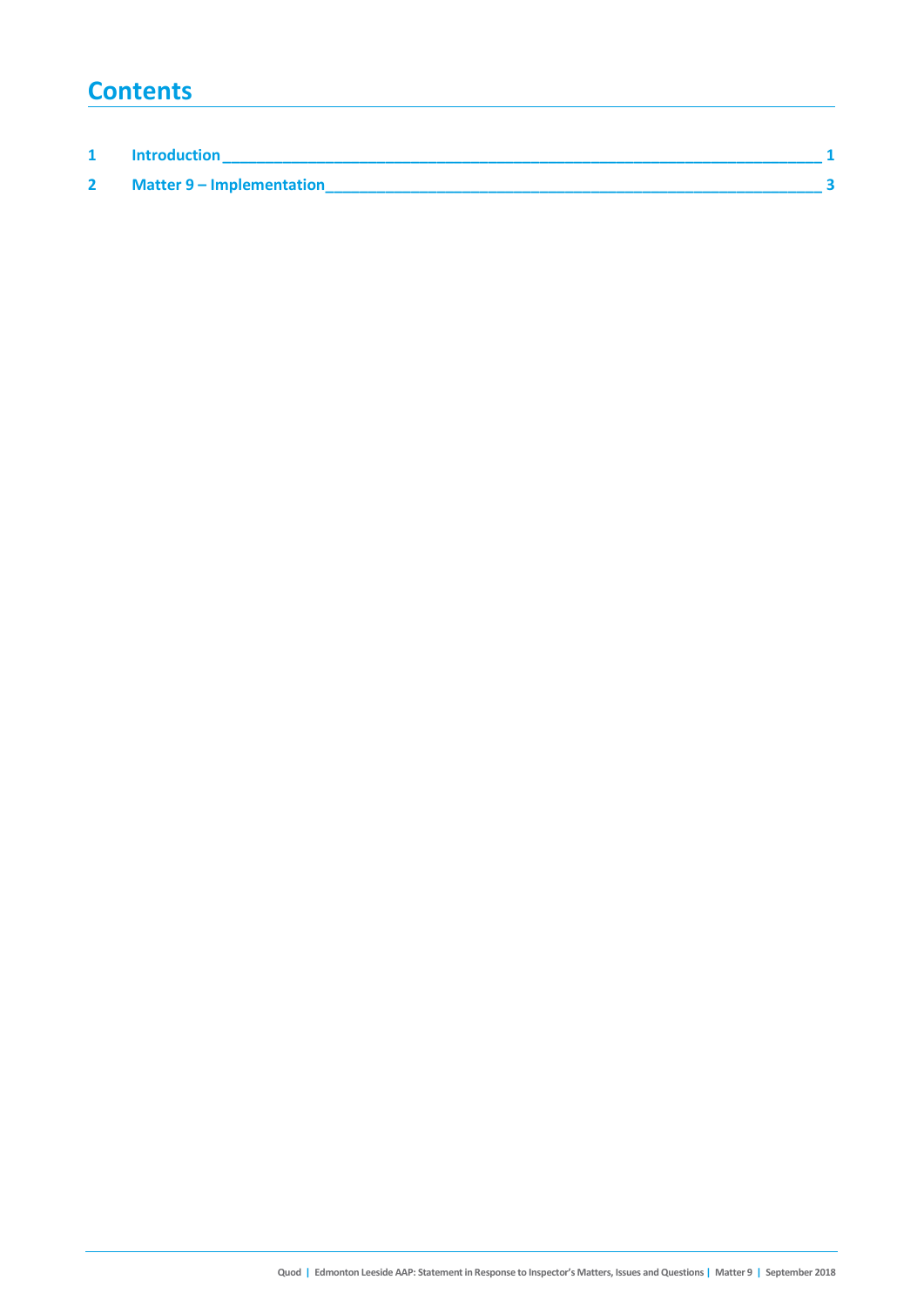## **1 Introduction**

 $\overline{a}$ 

- 1.1 This Statement is submitted further to the representations by IKEA Properties Investments Ltd ("IKEA") to the Edmonton Leeside Proposed Submission Area Action Plan (January 2017) ("AAP") and, prior to those, the Central Leeside Proposed Submission AAP (November 20[1](#page-2-0)4)<sup>1</sup>.
- 1.2 IKEA operates an existing furniture and homeware retail store, herein referred to as "IKEA Tottenham", which lies at the heart of the Meridian Water area. It is a major employer in the area, employing in the region of 600 people directly, of which 80-85% are drawn from the local area/boroughs. It is a long established retail destination, serving north London and beyond.
- 1.3 The store is located to the south of, and fronts onto, Glover Drive. Customer car parking is provided at surface level, to the north east, and at undercroft level beneath the store. Both car parks are accessed via a service road leading from Glover Drive, which also provides access to a servicing area to the south east of the store. In addition, IKEA owns substantial land to the south, west and east of the store, as shown in the plan at **Figure 1**. The continued visibility and accessibility of the store is key to its successful operation.



### Figure 1: IKEA Land Ownership Plan

- 1.4 IKEA support the overarching principle of the regeneration of Meridian Water, and the London Borough of Enfield's ('LBE') growth ambitions for this area. It is however crucial to the future success of the store that IKEA's operational needs are not harmed by the proposals within the AAP. IKEA's representations to date have raised objections to the AAP on two principle grounds:
	- a. The overly prescriptive nature of AAP policies as drafted is likely to inhibit the continued operation, visibility and accessibility of the IKEA store (particularly in relation to the Causeway/Boulevard route and design); and

<span id="page-2-0"></span> $1$  Note: IKEA's representations to date were submitted by their previous planning advisors, Dalton Warner Davies, and that their role has been replaced by Quod who are now appointed as IKEA's planning consultants.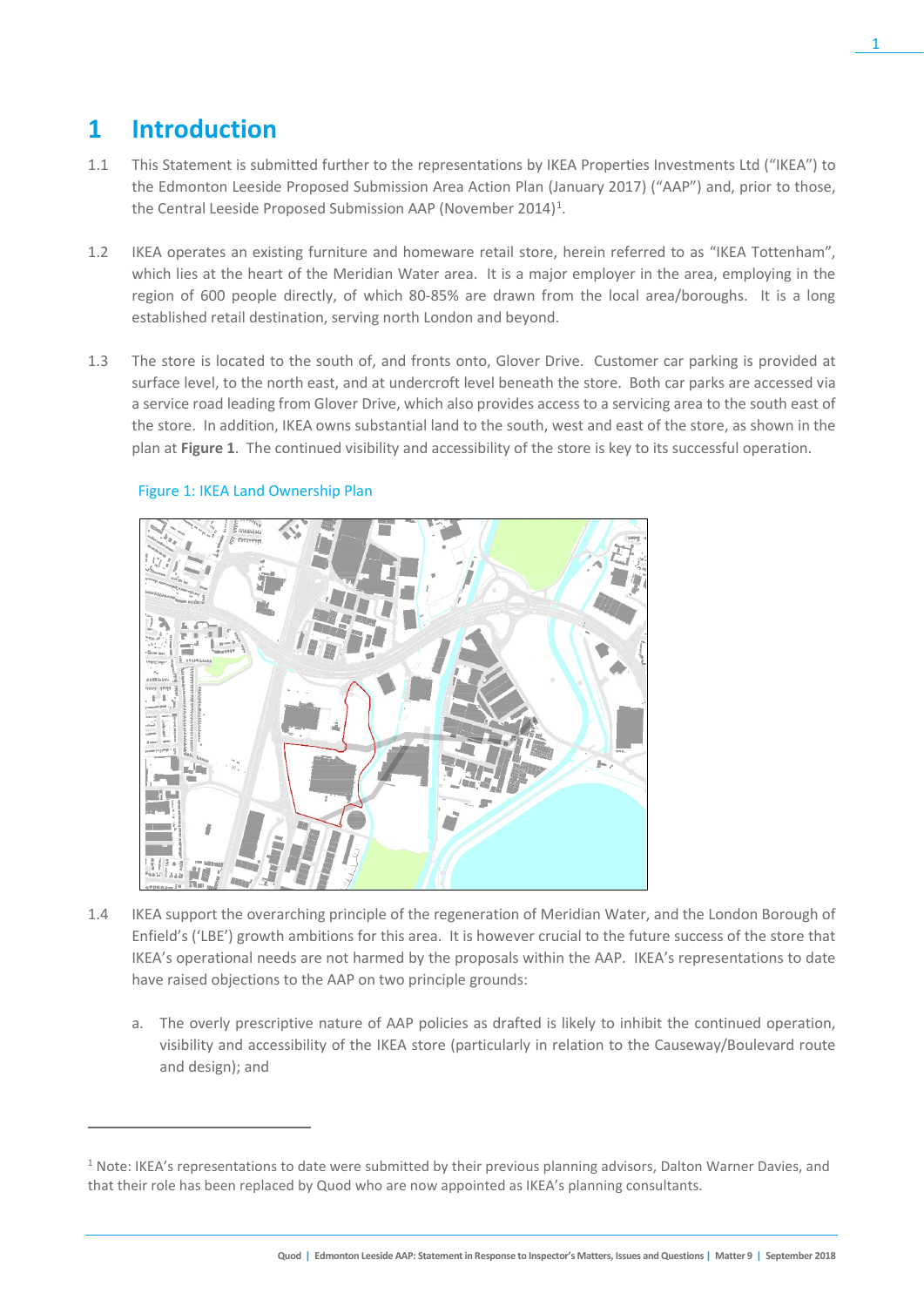- b. The AAP is not underpinned by the requisite transport evidence. There is no evidence to demonstrate that Meridian Water is able to sustainably accommodate the proposed Causeway/Boulevard and overall quantum of development, or indeed that IKEA's operational needs will not be adversely affected. Without this, the AAP is neither fully justified nor effective and cannot provide a sound strategic framework for sustainable development.
- 1.5 Over the past four years, throughout the preparation of the AAP, IKEA have sought to engage with officers at LBE to work collaboratively to address their concerns whilst ensuring the sustainable regeneration of Meridian Water. Progress has recently been made and, without prejudice to matter (b) above, IKEA are now working with LBE to enter into a Statement of Common Ground (SOCG) to address their concerns in relation to point (a) through a suite of modifications. Whether these modifications are "Minor" or "Main" will be determined by LBE in agreement with the Inspector.
- 1.6 The lack of transport evidence (matter b) has not however been addressed and remains as a primary concern to IKEA and a fundamental ground for objection. In addition, IKEA also object to the absence of an Infrastructure Delivery Plan (IDP) to demonstrate how the Council plans for the various phases of development to be funded and delivered. These issues are addressed within the Statements submitted on behalf of IKEA in response to Matter 6 (Transport and Movement) and 9 (Implementation), which this Statement should be read alongside.
- 1.7 **In summary, this Statement, along with others made on behalf of IKEA, identify that the AAP fails to provide a sound framework for sustainable development, due to fundamental omissions from the evidence base and Plan itself. In order to remedy this, it is critical that further work is undertaken on the transport evidence to underpin the AAP – without this work the AAP cannot be fully justified or effective – and an IDP is provided to demonstrate that the AAP is deliverable, and ultimately sound.**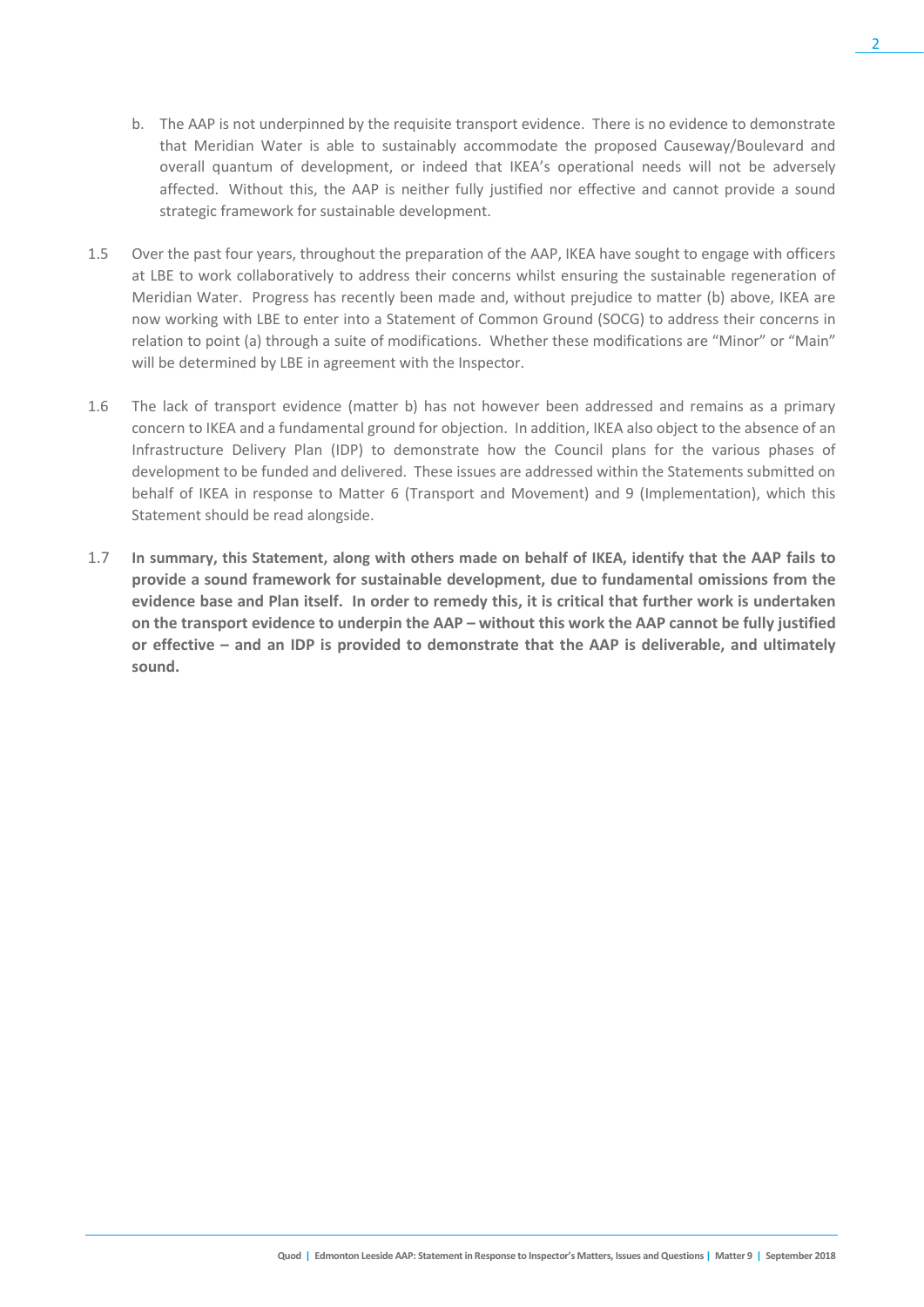### **2 Matter 9 – Implementation**

- 2.1 IKEA support the overall objectives and visions of the AAP which will help LBE meet a good proportion of the Borough's housing and employment needs. However, in order to do so, it is essential that the AAP is underpinned by a proportionate and appropriate evidence base.
- 2.2 IKEA's principal concerns are the lack of an appropriate transportation base, and the omission of an appropriate infrastructure delivery plan. Most notably in respect of the last matter, the infrastructure of primary concern to IKEA is the transport infrastructure which is fundamental to the overall regeneration plan.

### *i. Are the vision and objectives of the Plan realistic and achievable?*

- 2.3 The vision and objectives (set out in Part A of the Plan) rely upon an understanding of the capacity of the area to deliver the scale of development proposed. The absence of any transportation modelling (see IKEA's response to Matter 6) means that the ability to deliver the scale of ambition is unproven.
- 2.4 IKEA are advised that the Council are committed to undertaking transport modelling of the Meridian Water in April 2019. It is understood that the modelling will take between 6-9 months. Until that modelling has been concluded, it is premature to determine whether the Plan's vision and objectives are realistic and achievable.

#### *ii. Does the plan adequately identify constraints to the implementation and how does it seek to overcome these?*

2.5 For the same reasons as above, given the lack of any transport modelling, it is not possible to identify any transport constraints on the implementation of the vision and objectives, nor is it possible to identify the necessary mitigation to ensure the Plan is achievable.

#### *iii. Does the plan adequately respond to the needs and aspirations of existing landowners and operations?*

2.6 It is demonstrated in the other Position Statements by IKEA that as presently drafted the Plan does not respond to IKEA's existing operations. However, it is anticipated that through modifications to the Plan, which will be covered via an SOCG, the Plan can be modified so that it appropriately responds to IKEA's operations other than in respect of transportation impact of the Plan which is presently unknown. IKEA, therefore, maintain an objection to the transportation aspects of the Plan, given it does not respond to IKEA's needs and aspirations.

### *iv. Does the plan provide for a realistic timescale for development? Does it identify appropriate phasing for development through the plan period and beyond? Does it preclude earlier development of some sites?*

- 2.7 The Plan has no delivery programme, other than a completion of the AAP's projects and redevelopment by the end of the Plan period.
- 2.8 The phasing (Figure 14.1) is indicative only, and the delivery of the projects (Table 14.1) has no timetable for programme.
- 2.9 An infrastructure delivery plan, including timetabling and phasing is necessary in order to make the Plan sound, both in terms of effectiveness and being justified.